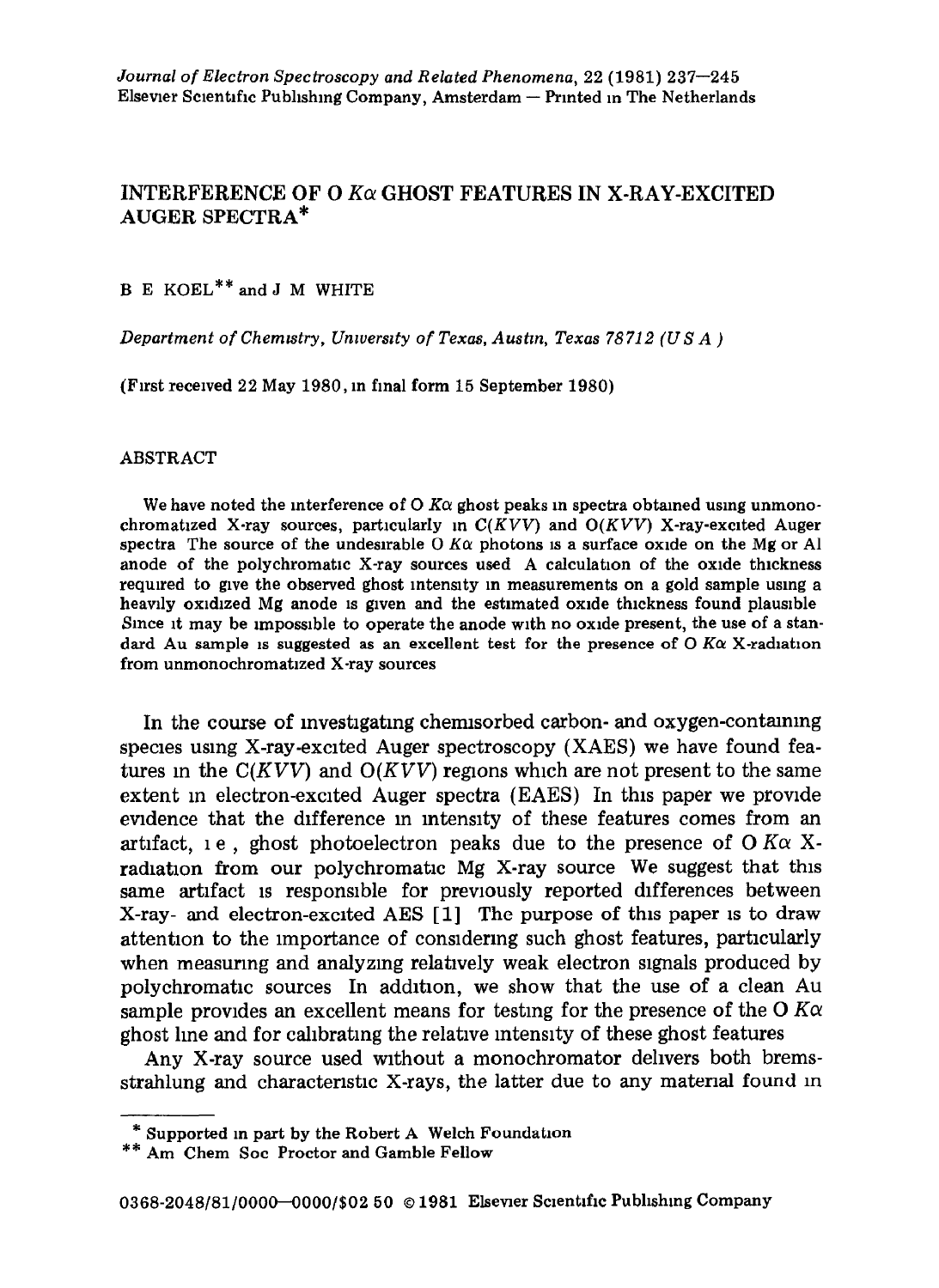the near-surface region of the anode Impurities such as oxygen in a Y  $M\zeta$ source  $[2]$ , and anode construction materials such as copper  $[3]$  have been reported as contributors to undesirable characteristic radiation Potentially, carbon could also be a contributor Characteristic X-rays from contaminated sources contribute separate photoelectron peaks (ghosts) to XPS spectra because photoelectron kmetlc energies are proportional to the photon energy used to produce the lomzatlon These ghost peaks can be mapped with respect to those derived from the Mg  $K\alpha$  X-rays (principal peaks) using the constant-difference rule, the difference m photon energres 1s constant and equal to the difference m photoelectron kinetic energes Wagner et al [4] gve a useful tabulation of the displacements of ghost peaks for Mg and Al K $\alpha$  sources O K $\alpha$  (h $\omega$  = 524 9 eV) ghost peaks are displaced to lower kinetic energy by 728.7 and 961.7 eV respectively from the Mg  $K\alpha$  ( $\hbar\omega$  = 1253 6 eV) and Al  $K\alpha$  ( $\hbar \omega$  = 1486 6 eV) photoelectron peaks On the Mg  $K\alpha$ binding-energy (BE) scale, for example,  $\overline{O}$  K $\alpha$  ghosts appear at 728 7 eV higher BE While peak positions can be mapped readily, comparison of relative intensities is not possible directly, e g because of the different variation with photon energy of the photoionization cross-sections for various orbitals

In our experiments, which utlhzed a Perkm-Elmer PHI Mg source, we observed an anomalously large and nearly constant-energy peak m the XAES *C(KVV)* spectra of condensed benzene, dimethyl ether, and methanol In order to determine that this peak was an artifact and to measure accurately its intensity and position we used a spectrum of clean gold

Figure 1 shows that the O K $\alpha$  ghost peaks from the Au 4f orbitals (BE



Fig 1 XPS spectrum of clean gold foil, obtained using an oxidized Mg anode The impurity  $O K\alpha$  X-radiation produces ghost photoelectron peaks with an apparent higher binding energy of  $728.7$  eV The Au  $4f$  O  $K\alpha$  ghost peak is seen here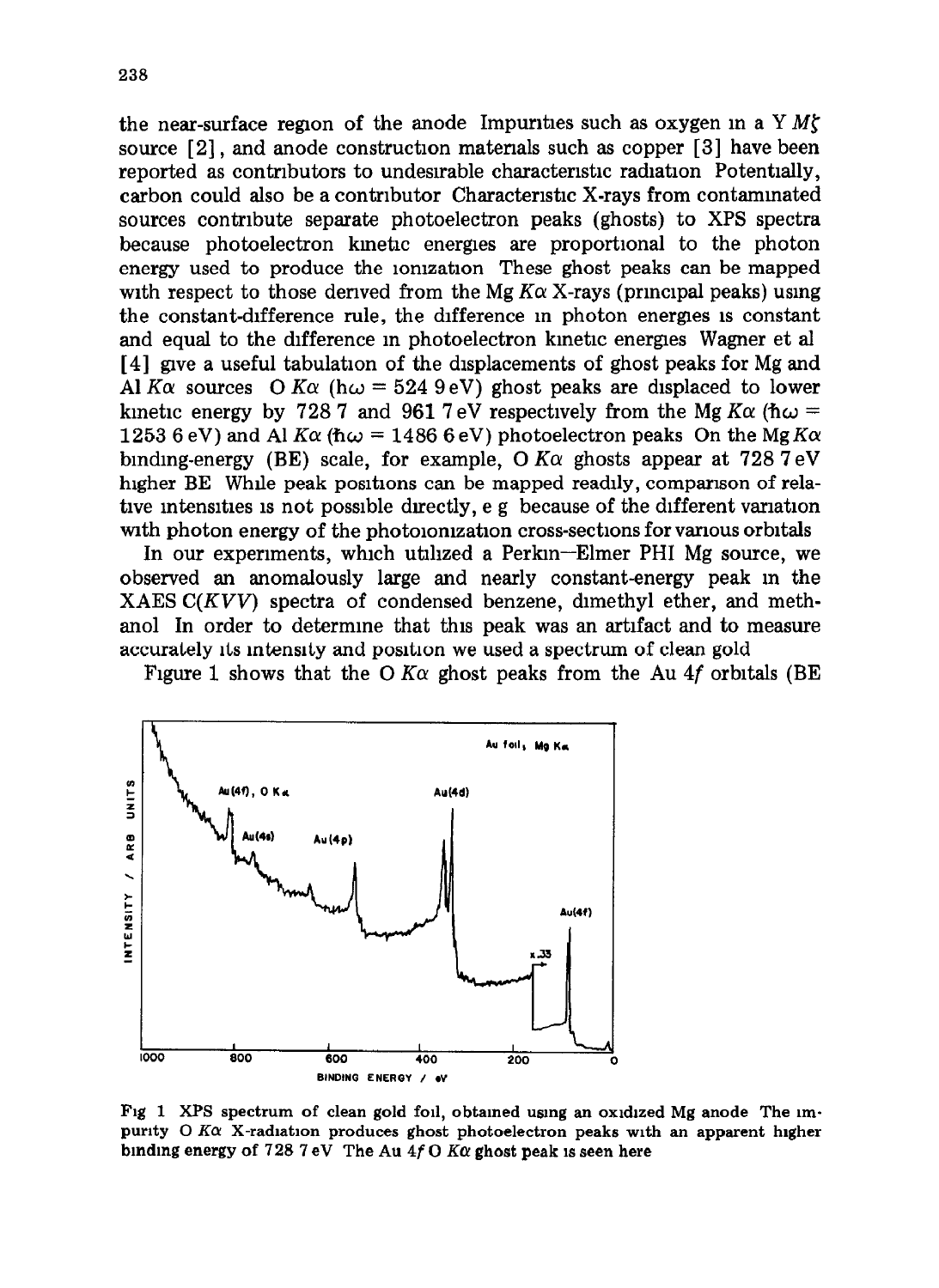83 8 and 87 4 eV) appear at 812 5 and 816 1 eV on the Mg  $K\alpha$  BE scale and have an intensity  $\sim$  11% of that of the principal peaks This intensity is the largest we have observed, and was due to a highly oxidized Mg anode We present below a dlscusslon to account for this lmpunty mtenslty Simply by replacing the  $2 \mu m$ -thick Al window and mechanically polishing the anode of this source, the relative intensity of the ghost was reduced to  $\sim$  1.5% However, further polishing or  $H_2$  reduction in situ did not completely eliminate these ghosts We also observed Au 4f O K $\alpha$  ghost peaks with a relative intensity of 6 5% from an Al source used routinely in this laboratory

The observed XAES *C(KVV)* lmeshape for condensed methyl ether,  $(CH_3)$ , O, using an oxidized Mg anode, is shown in Fig 2 (curve A) The lmeshape was found by subtracting the secondary-electron background [5] and deconvolutmg the extrmslc losses and analyzer response from the raw data  $[6,7]$  It contains an unusually intense peak at 236 eV, i.e. at a KE 20eV lower than the mam peak at 256 eV This sample was a very thick multilayer and some small, uniform energy correction may need to be apphed for charging, although these results agree closely m energy with those found in ref 1 The intense low-KE peak is primarily the O  $K\alpha$  ghost of the



**Fig 2 Curve A the observed XAES C(KVV) lineshape for a thick multilayer of**  $(CH_3)_2O$ after background subtraction and deconvolution to remove extrinsic losses and analyzer response The spectrum was obtained using an oxidized Mg anode similar to that for Fig 1 The C 1s O K $\alpha$  ghost photoelectron peak contributes significant intensity at 20 eV **lower kmetlc energy than the peak m the** *C(KVV)* **lmeshape Curve B EAES and XAES**   $C(KVV)$  spectra of  $(CH_3)_2$ O multilayers after correcting for background and inelastic **scattering processes (data from ref 1)**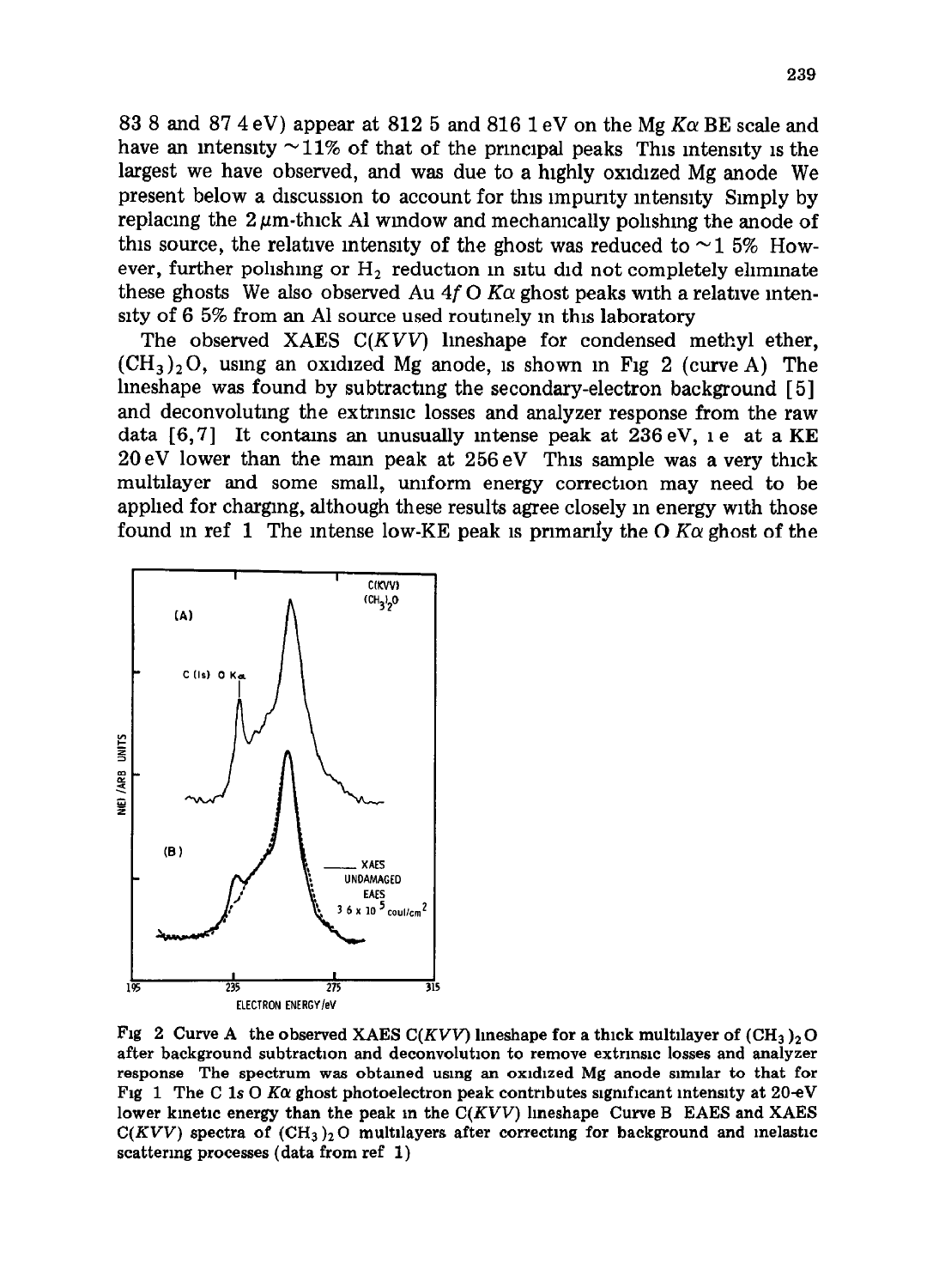C 1s photoelectron peak at KE 964 7 eV from Mg  $K\alpha$  photons (the displacement of the ghost peak 1s 728 7 eV) The measured relative intensity of the ghost C 1s peak to the principal C 1s peak is  $\sim$  18% Holloway et al [1] reported differences m the EAES and XAES *C(KVV)* lmeshapes from condensed multllayers of methanol and methyl ether, primarily a peak at  $\sim$ 233 eV in the XAES *C(KVV)* spectra, at  $\sim$  20 eV lower energy than the mam peak They pointed out that Jennlson and co-workers' calculations [8] demonstrate that a feature at  $\sim 233 \text{ eV}$  is a normal transition in the *C(KVV)* spectrum of methanol, and suggested that the enhancement of this peak m XAES was probably due to differences m the probablhty of shake-up or shake-off processes dependent upon the excltatlon mode Figure 2 (curve B) also shows the XAES and EAES *C(KVV)* spectra for condensed methyl ether taken from ref 1 There IS an excellent match m the displacement from the mam peak between the obviously spurious peak m curve A and the enhanced feature m curve B It seems clear, on the basis of our spectra, that the enhancement in the XAES spectrum of Fig  $2$  (curve B) is due to a small amount of contaminating  $O$  K $\alpha$  X-radiation producing a C 1s ghost peak at this energy Unequivocal proof requires an expenment using a monochromatic source, but our Au results represent compelling evidence supportmg our conclusion Holloway et al [1] reported slmllar spectra with both Mg and Al sources They inferred that impurity X-rays were not important, however, the relative O  $K\alpha$  ghost intensities may have been similar for the two X-ray sources they used In their work, assuming the enhancement is totally due to O K $\alpha$  photons, the measured intensity of the O K $\alpha$ C 1s ghost peak can be estimated to be  $\sim$  2% of that of the Mg K $\alpha$  C 1s peak This small  $0$  K $\alpha$  intensity is not unreasonable, consequently we expect electron and photon excltatlon to give the same *C(KVV)* hneshape for methyl ether

Figure  $3(a)$  shows the XAES  $O(KVV)$  spectra obtained for CO on N<sub>1</sub>(100) at 200 K using an oxidized Mg anode Obvious spurious structure exists m the  $O(KVV)$  region near 730 and 796 eV on the Mg BE scale Figure 3(b) shows the near-valence region of N<sub>1</sub> The O K $\alpha$  ghosts of these peaks, which appear at 728 7 eV higher BE, add mtenslty m the *O(KVV)* spectra The point to be made is that for weak O  $K\alpha$  intensities the origin of the resultant ghost structure could easily be overlooked and mcorrectly assigned

It 1s of interest to consider how the level of oxygen lmpunty m the anode 1s related to the relative mtenslty of the ghost peaks A semi-quantitative analysis can be made This is accomplished in two steps, first by considering a first-prmclples physical model for the photoelectron current m an XPS experiment As described by Powell [9], the detected XPS photoelectron current  $I_s$  (from level X of species i in the sample) can be written as

$$
I_{\rm s}(E_{\iota,X}) = I(\hbar\omega)N_{\iota}\sigma_{\iota}(\hbar\omega,\theta,X)\lambda_{\rm s}(E_{\iota})F(E_{\iota},E_a)T(E_{\iota},E_a)D(E_a)G_A \tag{1}
$$

where I is the photon flux,  $N_i$  is the species concentration,  $\sigma_i$  is the differential photoionization cross-section,  $\lambda_s$  is the total inelastic mean free path,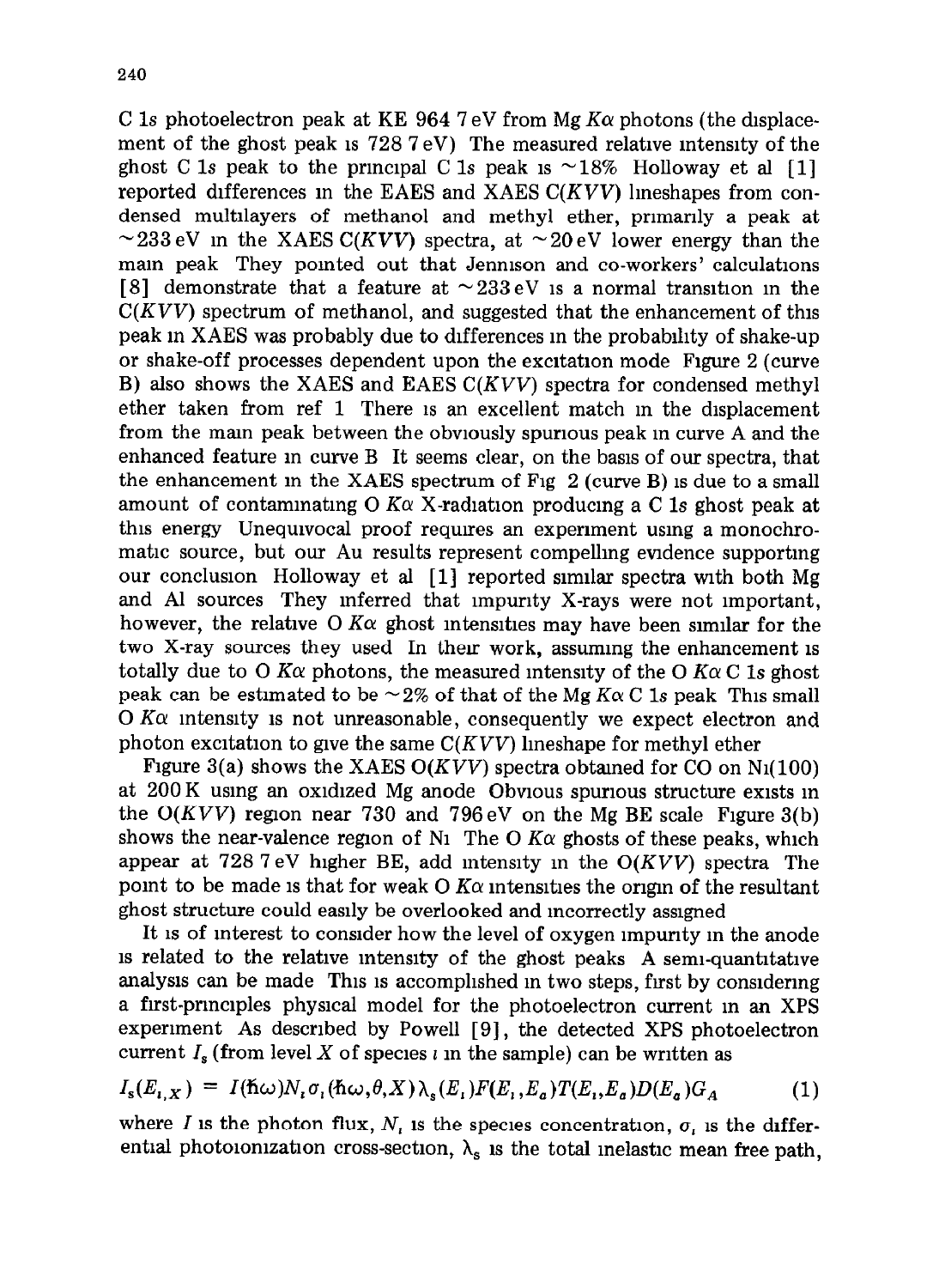$F$  is an analyzer optical factor,  $T$  is the analyzer transmission function,  $D$  is the detector efficiency, and  $G_A$  is a geometrical factor for the experiment We can calculate the ratio of O  $K\alpha$  to Mg  $K\alpha$  photon fluxes incident on the sample by considering the Au  $4f_{7/2}$  signals from Au foil caused by O K $\alpha$  or Mg  $K\alpha$  excitation For simplicity we retain only an O or Mg subscript on each term in eqn (1) denoting the excitation The factors  $N_1$ , D, and  $G_A$  are independent of photon energy and can be ignored m the ratro The photoionization cross-section for orbitals that can be ionized by  $O$   $K\alpha$  photons is much larger for O K $\alpha$  than for Mg K $\alpha$  excitation [10] While the Au  $4f_{7/2}$ photoionization cross-sections at the O  $K\alpha$  and Mg  $K\alpha$  photon energies are not known experimentally, theoretical calculations suggest  $\sigma_{\Omega}/\sigma_{\text{Me}} \approx 8.5$ [11] The mean free path of the lower-kinetic-energy photoelectrons is shorter, and  $\lambda_0/\lambda_{\rm Mg} = 0.47$ , using a calculation suggested by Penn [12] The analyzer luminosity  $L = F \times T$  is such that  $L \propto 1/E$ , for a cylindrical-mirror analyzer operated in the retarding mode Thus  $F_0 T_0/F_{mg} T_{mg} = 265$  We can substitute the measured relative intensity of the ghost peak  $(I_{s.0}/I_{s.Mg} \approx$ 0 11) and determine the relative flux of O K $\alpha$  and Mg K $\alpha$  photons incident on the sample as  $I_{\rm O}/I_{\rm Mg} \simeq 0.010$ 

The second step is to connect the relative O  $K\alpha$  photon flux at the sample to the amount of oxygen impurity in the Mg anode The  $K\alpha$  photon flux I (photons steradian<sup>-1</sup> s<sup>-1</sup>) emerging from the source is

$$
I = Ie(1/4\pi)N_{\phi}T
$$
 (2)



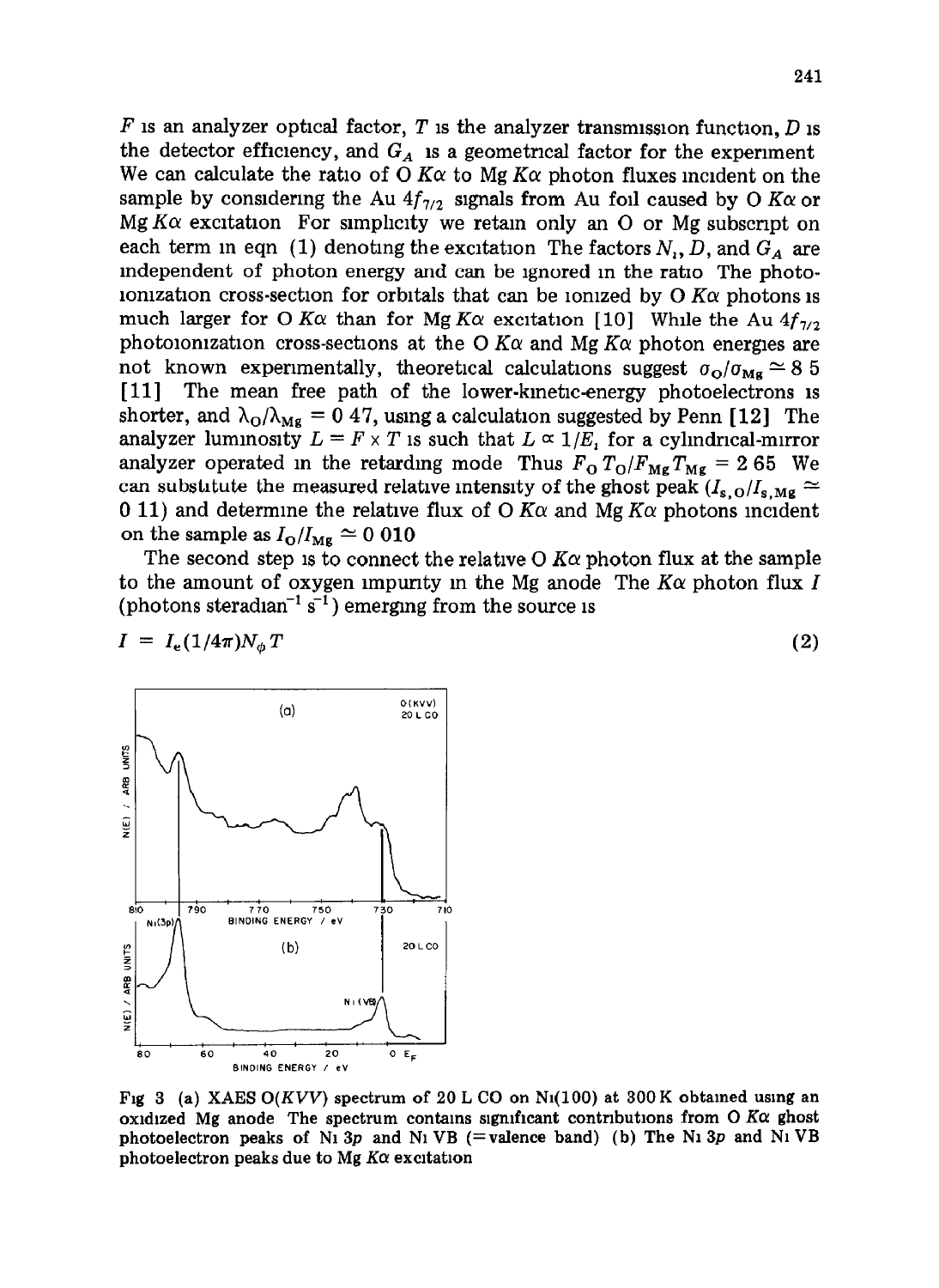where  $I<sub>e</sub>$  is the electron current impinging on the anode at electron kinetic energy  $T_0$  from the filament,  $N_{\phi}$  is the number of  $K\alpha$  photons emitted at an angle  $\phi$  with respect to the anode surface for each incident electron, and  $T$  is the transmission of the 2- $\mu$ m Al window at the end of the source We can calculate the concentration ratlo of 0 to Mg atoms m the anode by msertmg the previously determined photon flux ratio  $I_0/I_{\text{Mg}}$  from eqn (1) and evaluating the factors in eqn (2) for both  $\overline{O}$  *K* $\alpha$  and *Mg K* $\alpha$  emission, identifled by 0 and Mg subscripts Our method requires a calculation of the photon yield upon electron bombardment of a thick target composed of 0 and Mg atoms Assuming the oxygen lmpurlty to be m the form MgO and present m the near-surface layers, we can calculate the oxide thickness required to give the calculated relative  $O$   $K\alpha$  flux

The primary-electron current  $I_e$  and the geometric factor  $1/4\pi$  cancel in the ratio The  $2-\mu m$  Al window at the end of the source greatly attenuates low-energy radiation, and  $T_{\rm O}/T_{\rm Mg} = 0.037/0.699 = 0.0529$  [13]  $N_{\phi}$  is given **[I41 by** 

$$
N_{\phi} = k \int_{T_0}^{E_K} \exp\left(-\left(\mu/\rho\right) \rho \operatorname{cosec} \phi\right) \frac{\partial n}{\partial x} \frac{\partial x}{\partial T} dT \tag{3}
$$

where *T* is the electron kinetic energy,  $T_0$  the incident energy, and  $E_K$  the K-shell lonlzatlon energy The factor *k* relates the observed photon intensity to the number of pnmary-lomzatlon events The exponential term accounts for self-absorption by the anode of radiation traveling a distance x cosec  $\phi$ in material of density  $\rho$  and mass attenuation coefficient  $\mu/\rho$ . The term *an/ax* relates the number of K-lomzatlons *n* per electron and the depth of electron penetration x, and  $\partial n/\partial x = NQ$  where N is the density of atoms producing  $K\alpha$  photons and Q is the total K-ionization cross-section Since Q 1s a function of electron energy, we need to know the relation  $\partial x/\partial T$  between the electron kinetic energy and depth of penetration Before we evaluate the integral m eqn (3), we calculate *k* 

The factor *k* [15] given by

$$
k = p w R (P + 1) / P \tag{4}
$$

allows for (a) indirect production of  $K\alpha$  photons by photoexcitation of  $K$ shells by the contmuous radiation (bremsstrahlung), where *P 1s* the ratio of directly to indirectly produced *K* ionizations, (b) fluorescence yield  $w$ , (c) the ratio p of the number of  $K\alpha$  photons to total K photons produced, and (d) electron re-diffusion *R* Known line-intensities give  $p_0/p_{Mg} = 100/088 =$ 1 1 Fluorescence yields for light atoms in condensed matter give  $w_0/w_{\text{Mg}} =$  $0.0058/0.028 = 0.0529$ , but chemical effects significantly change these values so that the uncertamty 1s between 10 and 40% [ 161 Indirectly produced *K* lomzatlon 1s Important, but since the photolomzatlon cross-section 1s sharply peaked we can make the simplifying assumption  $[(P_0 + 1)/P_0]$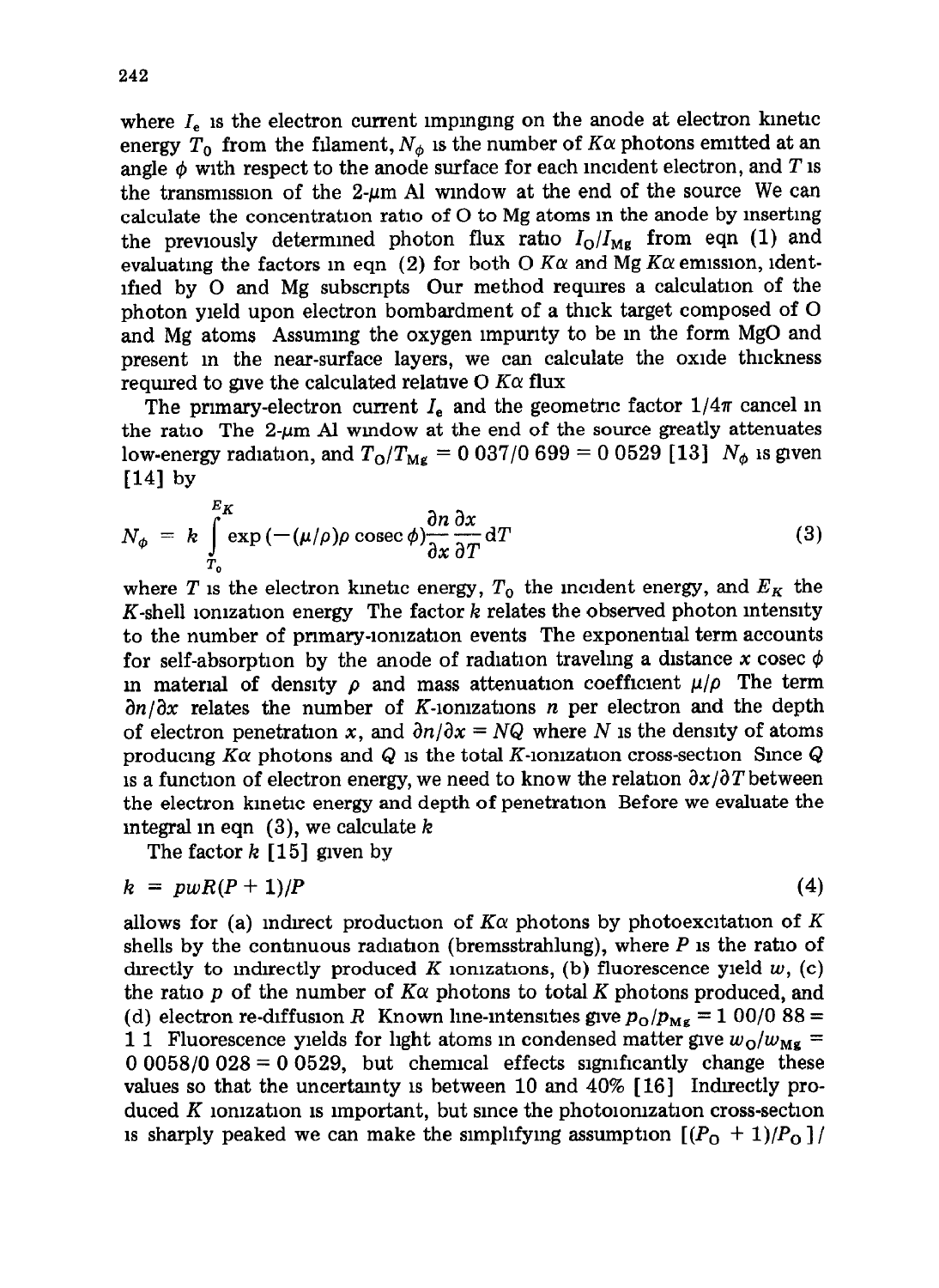$[(P_{\text{Mg}} + 1)/P_{\text{Mg}}] \simeq 1$  We also set  $R_{\text{O}}/R_{\text{Mg}} \simeq 1$  This gives  $k_{\text{O}}/k_{\text{Mg}} = 0$  0058/  $0.025 = 0.24$  Substituting the numbers we have so far into eqn (2), we find that the ratio for the integral given in eqn (3), evaluated for O and Mg K ionization, is required to take the value 0 79 to account for  $I_{\rm O}/I_{\rm Mg} = 0.010$ We now proceed to the numerical integration

The source geometry is such that  $\phi = 90^{\circ}$  and cosec  $\phi = 1$ , and the primary electrons stnke the anode near normal to the surface Values for the K-ionization cross-section Q can be found  $[17]$  by using

$$
Q_K = 7.92 \times 10^{-20} (C_K / TE_K) \ln(T/E_K) \quad \text{[cm}^2\text{]}
$$
 (5)

in which  $C_K = 0.85 + 0.0047Z$ , where Z is the atomic number, and T and  $E_K$  are in keV The relativistic electron stopping-power of a homogeneous, multi-element material can be given [18] by

$$
(1/\rho)dT/dx = (3.076 \times 10^2/\beta^2) \sum_{i} C_i (Z_i/A_i) \{ \ln(T/J_i) \sqrt{\gamma + 1} + 0.153
$$

$$
-(\beta^2/2) + (1/16) [(\gamma - 1)/\gamma]^2 - (0.693)(2\gamma - 1)/2\gamma^2 \}
$$

$$
[\text{keV cm}^2 \text{ g}^{-1}] \qquad (6)
$$

where the summation is over all elements  $\iota$  in the material, *T* is in keV and x 1s in cm,  $\rho$  is the density of the material in  $g \text{ cm}^{-3}$ , and where  $C_i$ ,  $Z_i$ ,  $A_i$ , and *J, are* respectively the weight fraction, atomic number, atomic weight, and average ionization energy of element  $\iota$  The solution of a simple nonrelativistic electron stopping-power expression  $[14]$  can be used to determine the penetration depth for a gwen energy accordmg to

$$
x = 3176 \times 10^{-6} (J^2 A/\rho Z) [Ei(2\alpha_0) - Ei(2\alpha)] \quad \text{[cm]} \tag{7}
$$

where *J* and *T* are in keV, and  $\alpha_0 = \ln(2T_0/J)$  and  $\alpha = \ln(2T/J)$  This formula can be modified as in eqn (6) for a multi-element material. The integration in eqn  $(3)$  can be carried out for O and Mg K ionization with an arbitrary thickness of MgO at the anode surface, by usmg the appropnate 0 and Mg atom densities, etc , in MgO, and then continued for Mg  $K$  ionization in pure Mg to the point  $T = E_K$  We found that a surface MgO layer of thickness 0 26  $\mu$ m would account for the observed Au 4f O K $\alpha$  relative intensity The range (average path length), including the MgO layer, for the 10-keV primary electrons to slow to  $E_K(Mg)$  was 1 3  $\mu$ m.

The results of this calculation indicate substantial oxidation of the Mg anode, but this is plausible At room temperature, Mg forms a protective MgO film  $\sim$  70 Å thick However, the thicker oxide films formed at higher temperatures ( $>450^{\circ}$ C) result in a loss of the protective nature of the oxide The surface of the Mg anode during operation of the X-ray source is under bombardment by 10-kV electrons dissipating 400 W of energy at the anode surface The local heating of the anode surface that occurs, m addition to the effects of the large charge-flow that takes place through the anode, could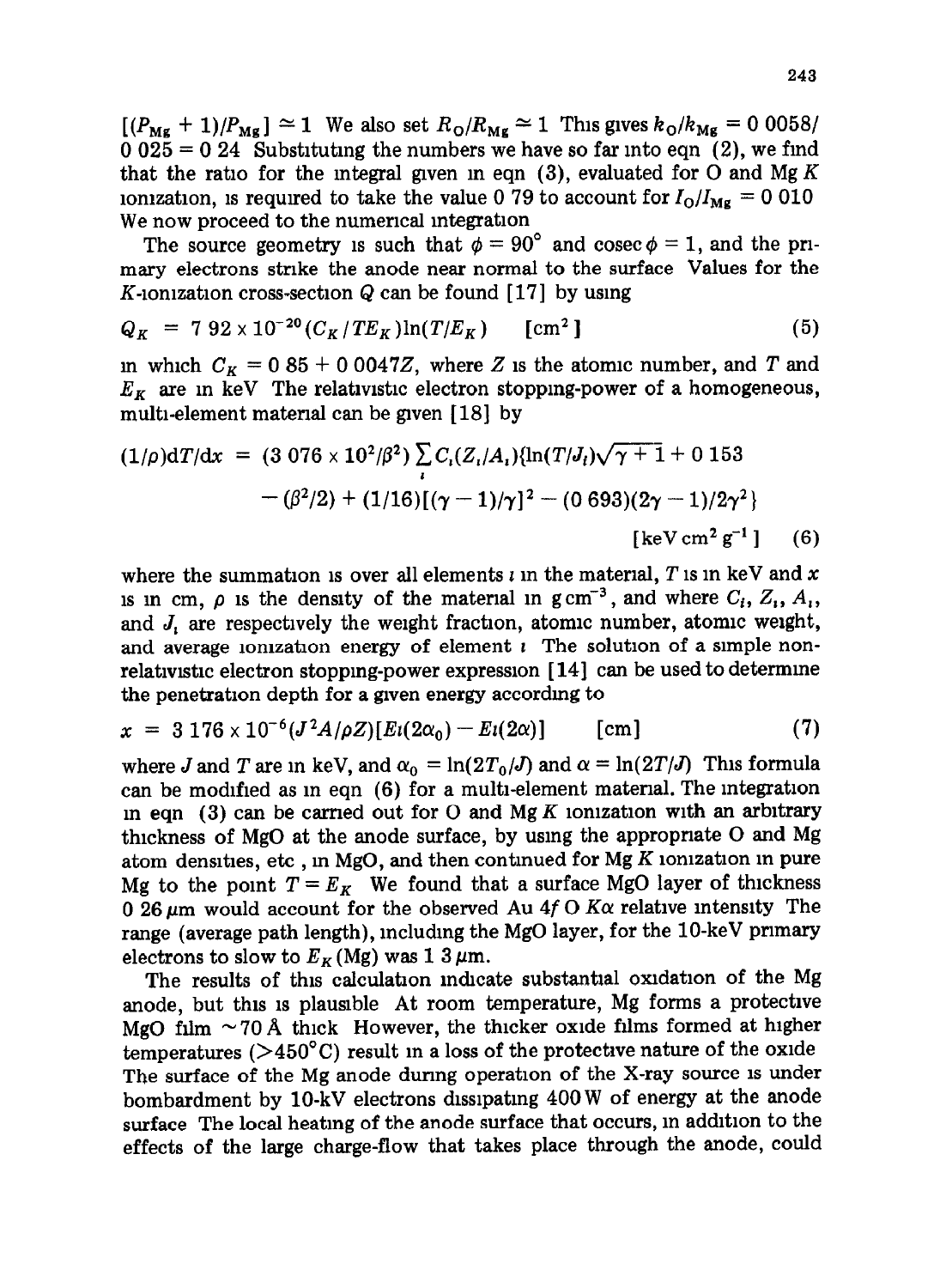allow for the formation of an oxide film of the order of  $2000 \text{ Å}$  thick There IS some emplncal evidence for the formation of oxide layers of this thlckness on used Mg anodes A depth profile obtamed by sputtering and AES of an oxidized Mg anode gave the following results  $[19]$  surface, 33% O,  $-120$  Å, 40% O,  $-240$  Å, 40% O,  $-350$  Å, 48% O,  $-600$  Å, 24% O,  $-1000$  Å, 7% O, where the percentage of oxygen given is in atomic percent and only the elements Mg and 0 were detected Importantly, depth profile results on a new Mg anode indicate a much smaller, but significant, oxide level at  $-150 \text{\AA}$  [19] Our conclusion is that there is no physical basis to rule out a significant O K $\alpha$  emission intensity from an oxidized Mg anode, even at a much lower oxide level than for the anode discussed above (Au  $4f$  O K $\alpha$ ) ghost of  $\sim$ 11% relative intensity) Similar arguments can be made in regard to  $\alpha$  K $\alpha$  emission intensity from an oxidized Al anode Calculations show that an oxide layer on the 2- $\mu$ m Al window would not contribute to a significant  $O$  K $\alpha$  emission intensity from the source

In studying chemlsorbed species usmg XAES, the presence of even a very small amount of O  $K\alpha$  intensity is important, due to the large intensitydifferences between the substrate photoelectron peaks and the adsorbate Auger features For carbon, oxygen, and nitrogen XAES spectra, conslderation must be given to possible O  $K\alpha$  ghosts from photoelectron peaks in the BE regions  $330-230$ ,  $80-0$ , and  $190-90$  eV, respectively Notably, there are two cases where ghost peaks will interfere for any system if  $\overline{O K \alpha}$  intensity is present (1) the C 1s ghost appears in the  $C(KVV)$  spectra, and (2) the substrate valence-band ghost appears m the *O(KVV)* spectra One of the clearest means for detecting and calibrating the relative intensities of these ghosts 1s through the use of a clean Au standard sample as demonstrated here

## **REFERENCES**

- **1 P H Holloway, T E Madey, C T Campbell, R R Rye and J E Houston, Surf SC1** ,88 **(1979) 121**
- **2 M S Bana and D A Shuley, J Chem Phys** ,63 **(1975) 4759**
- **3 S Evans and E Raftery, J Electron Spectrosc Relat Phenom** , **17 (1979) 137**
- **4 C D Wagner, W M Riggs, L E Davis and** J **F Moulder, m G E Mullenberg (Ed ), Handbook of X-ray Photoelectron Spectroscopy, Perkm-Elmer Corporation, Eden Pralrle, MN, 1979, p 13**
- **5 E N Slckafus, Rev Scl Instrum** ,42 **(1971) 933**
- **6 H H Madden and J E Houston, Adv X-ray Anal, 19 (1976) 657**
- **7 H H Madden and J E Houston, J Appl** Phys ,47 **(1976) 3071**
- **8 R R Rye, J E Houston, D R Jenmson, T E Madey and P H Holloway, Ind Eng**  Chem , **Prod Res Dev, 18 (1979) 18**
- **9 C J Powell, in N S McIntyre (Ed ), ASTM STP 643, American Society for Testmg and Materials,, 1978, pp 5-30**
- 10 J Berkowitz, Photoabsorption, Photoionization, and Photoelectron Spectroscopy, **Academic Press, New York, 1979, p 155**